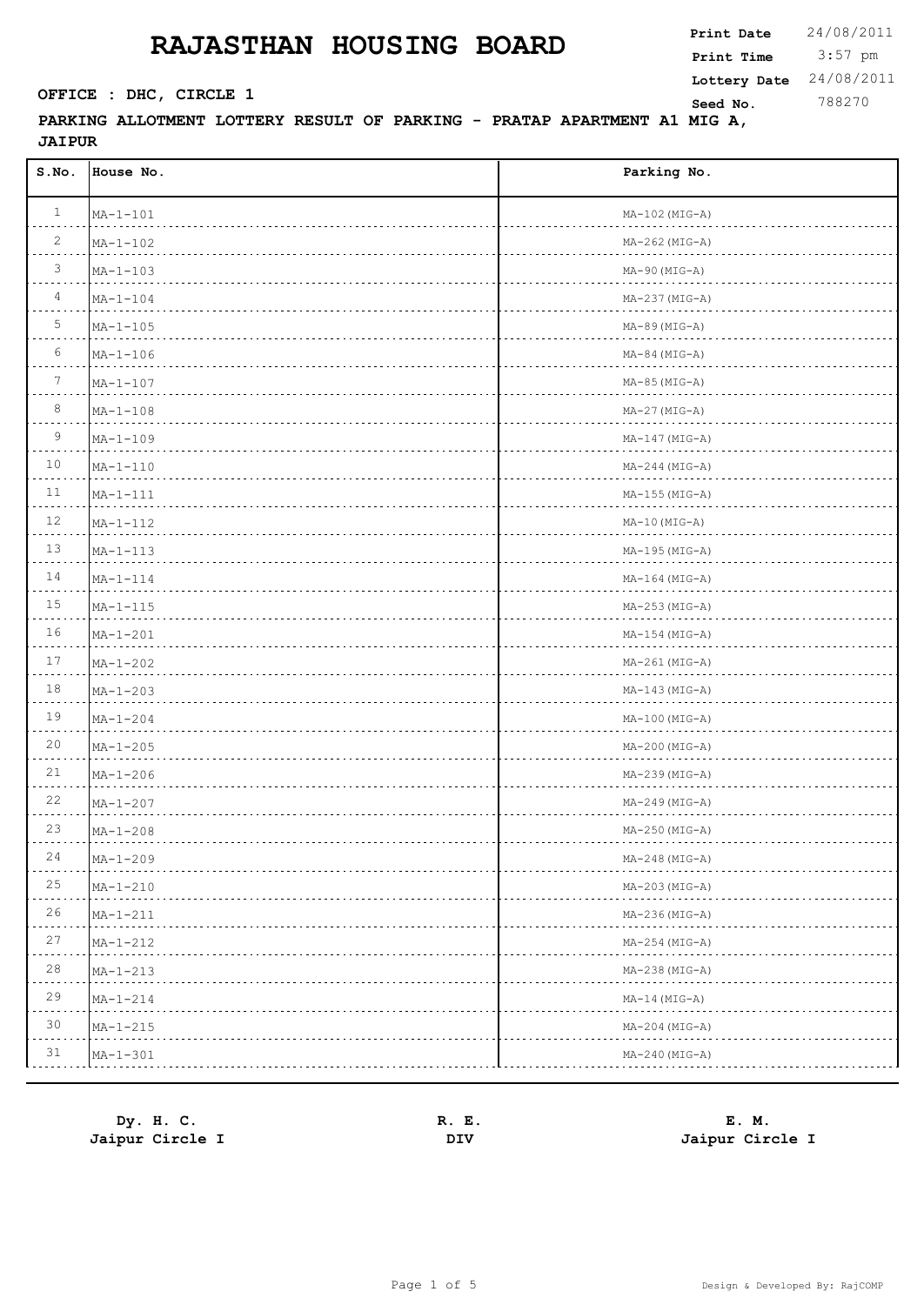3:57 pm **Print Date**  $24/08/2011$ **Print Time Seed No.** 788270 **OFFICE : DHC, CIRCLE 1 Lottery Date** 24/08/2011

| S.NO.                                                                                                                                      | House No.           | Parking No.          |
|--------------------------------------------------------------------------------------------------------------------------------------------|---------------------|----------------------|
| 32                                                                                                                                         | $MA - 1 - 302$      | $MA-96(MIG-A)$       |
| 33                                                                                                                                         | $MA - 1 - 303$      | $MA-259$ ( $MIG-A$ ) |
| 34                                                                                                                                         | $MA - 1 - 304$      | $MA-16(MIG-A)$       |
| 35                                                                                                                                         | $MA - 1 - 305$      | $MA-144 (MIG-A)$     |
| 36                                                                                                                                         | $MA - 1 - 306$      | $MA-265(MIG-A)$      |
| 37                                                                                                                                         | $MA - 1 - 307$      | $MA-161(MIG-A)$      |
| 38                                                                                                                                         | $MA - 1 - 308$      | $MA-20 (MIG-A)$      |
| 39                                                                                                                                         | $MA - 1 - 309$      | $MA-24 (MIG-A)$      |
| 40                                                                                                                                         | $MA - 1 - 310$      | $MA-95 (MIG-A)$      |
| 41                                                                                                                                         | $MA - 1 - 311$      | $MA-198(MIG-A)$      |
| 42                                                                                                                                         | $MA - 1 - 312$      | $MA-270 (MIG-A)$     |
| 43                                                                                                                                         | $MA-1-313$          | $MA-269$ ( $MIG-A$ ) |
| 44                                                                                                                                         | $MA - 1 - 314$      | $MA-22 (MIG-A)$      |
| 45                                                                                                                                         | $MA - 1 - 315$      | $MA-231$ ( $MIG-A$ ) |
| 46                                                                                                                                         | $MA - 1 - 401$      | $MA-111$ ( $MIG-A$ ) |
| 47                                                                                                                                         | $MA - 1 - 402$      | $MA-91$ ( $MIG-A$ )  |
| 48                                                                                                                                         | $MA - 1 - 403$      | $MA-159$ (MIG-A)     |
| 49                                                                                                                                         | $MA - 1 - 404$      | $MA-163(MIG-A)$      |
| 50                                                                                                                                         | $MA - 1 - 405$      | $MA-17(MIG-A)$       |
| 51                                                                                                                                         | $MA - 1 - 406$      | $MA-252$ ( $MIG-A$ ) |
| 52                                                                                                                                         | $MA - 1 - 407$      | $MA-32 (MIG-A)$      |
| 53                                                                                                                                         | $MA - 1 - 408$      | $MA-256(MIG-A)$      |
| 54                                                                                                                                         | $MA - 1 - 409$      | $MA-162 (MIG-A)$     |
| 55<br>$\mathcal{L}^{\mathcal{A}}\left( \mathcal{A}^{\mathcal{A}}\right) =\mathcal{A}^{\mathcal{A}}\left( \mathcal{A}^{\mathcal{A}}\right)$ | $MA - 1 - 410$<br>. | $MA-104 (MIG-A)$     |
| 56                                                                                                                                         | $MA - 1 - 411$      | $MA-201(MIG-A)$      |
| 57                                                                                                                                         | $MA - 1 - 412$      | $MA-146(MIG-A)$      |
| 58                                                                                                                                         | $MA - 1 - 413$      | $MA-266(MIG-A)$      |
| 59                                                                                                                                         | $MA - 1 - 414$      | $MA-138(MIG-A)$      |
| 60                                                                                                                                         | $MA-1-415$          | $MA-205(MIG-A)$      |
| 61                                                                                                                                         | $MA - 1 - 501$      | $MA-267 (MIG-A)$     |
| 62                                                                                                                                         | $MA - 1 - 502$      | $MA-150$ ( $MIG-A$ ) |

| Dy. H. C.       | Е.<br>R. | E. M.           |
|-----------------|----------|-----------------|
| Jaipur Circle I | DIV      | Jaipur Circle I |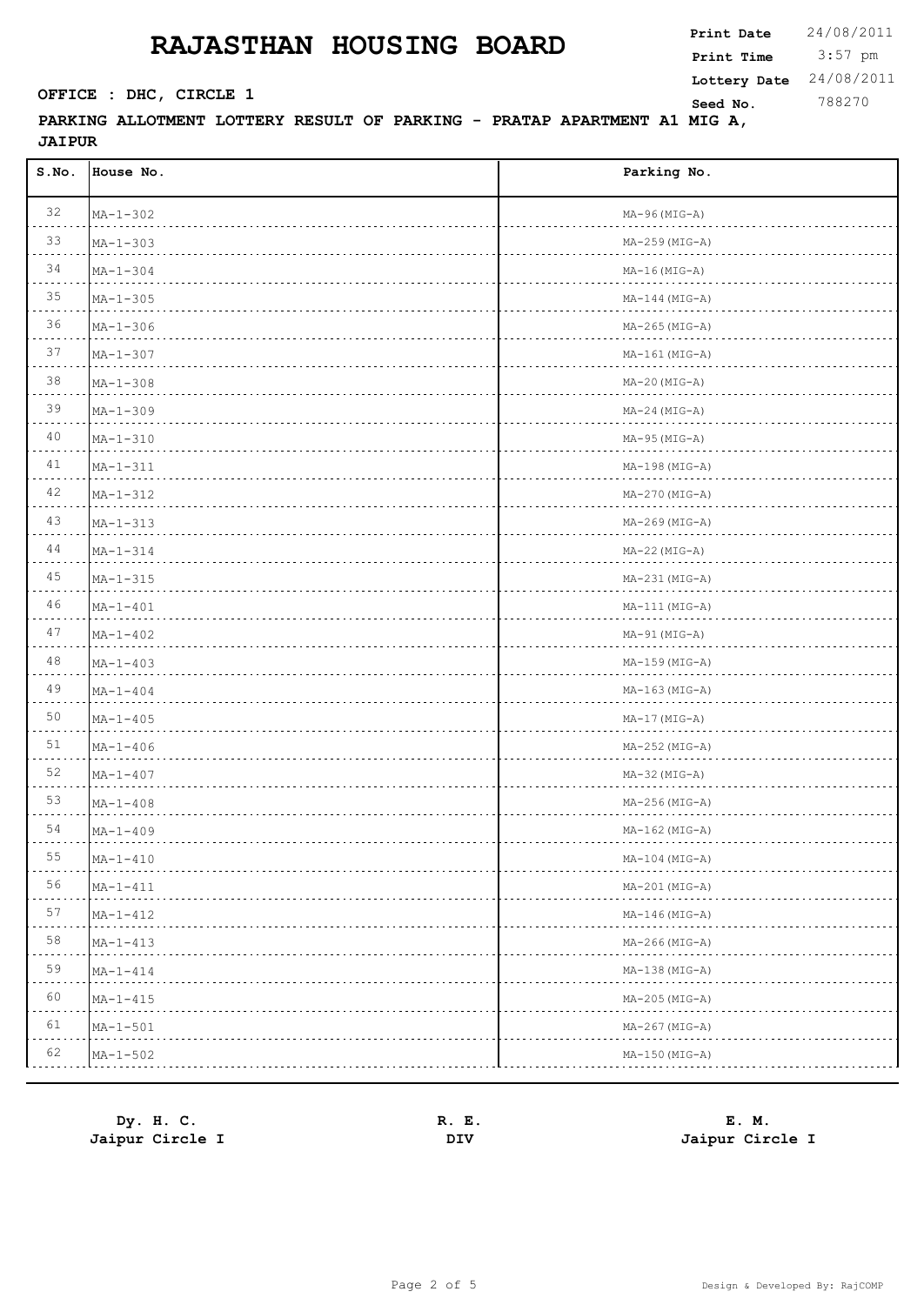3:57 pm **Print Date**  $24/08/2011$ **Print Time Seed No.** 788270 **OFFICE : DHC, CIRCLE 1 Lottery Date** 24/08/2011

| 63<br>$MA - 1 - 503$<br>$MA-257 (MIG-A)$<br>64<br>$MA - 1 - 504$<br>$MA-139$ ( $MIG-A$ )<br>65<br>$MA - 1 - 505$<br>$MA-235(MIG-A)$<br>66<br>$MA - 1 - 506$<br>$MA-64 (MIG-A)$<br>67<br>$MA - 1 - 507$<br>$MA-29$ ( $MIG-A$ )<br>68<br>$MA - 1 - 508$<br>$MA-19(MIG-A)$<br>69<br>$MA-33 (MIG-A)$<br>$MA - 1 - 509$<br>70<br>$MA - 1 - 510$<br>$MA-23(MIG-A)$<br>71<br>$MA-1-511$<br>$MA-30$ ( $MIG-A$ )<br>72<br>$MA-1-512$<br>$MA-243(MIG-A)$<br>73<br>$MA - 1 - 513$<br>$MA-245$ (MIG-A)<br>74<br>$MA - 1 - 514$<br>MA-199 (MIG-A)<br>75<br>$MA - 1 - 515$<br>$MA-101(MIG-A)$<br>76<br>$MA - 1 - 601$<br>$MA-21(MIG-A)$<br>77<br>$MA - 1 - 602$<br>MA-11 (MIG-A)<br>78<br>$MA - 1 - 603$<br>$MA-68$ (MIG-A)<br>79<br>$MA - 1 - 604$<br>$MA-93 (MIG-A)$<br>80<br>$MA - 1 - 605$<br>$MA-207 (MIG-A)$<br>81<br>$MA-63 (MIG-A)$<br>$MA - 1 - 606$<br>82<br>$MA - 1 - 607$<br>$MA-15(MIG-A)$<br>83<br>$MA - 1 - 608$<br>$MA-241$ (MIG-A)<br>84<br>$MA-86 (MIG-A)$<br>$MA - 1 - 609$<br>85<br>$MA - 1 - 610$<br>$MA-98 (MIG-A)$<br>86<br>$MA-1-611$<br>$MA-229(MIG-A)$<br>87<br>$MA-255(MIG-A)$<br>$MA-1-612$<br>88<br>MA-70 (MIG-A)<br>$MA - 1 - 613$<br>89<br>$MA - 1 - 614$<br>$MA-62$ (MIG-A)<br>90<br>$MA-18(MIG-A)$<br>$MA - 1 - 615$<br>91<br>$MA-148(MIG-A)$<br>$MA - 1 - 701$<br>92<br>$MA-66$ ( $MIG-A$ )<br>$MA - 1 - 702$<br>93<br>$MA-272(MIG-A)$<br>$MA - 1 - 703$ | S.NO. | House No. | Parking No. |
|------------------------------------------------------------------------------------------------------------------------------------------------------------------------------------------------------------------------------------------------------------------------------------------------------------------------------------------------------------------------------------------------------------------------------------------------------------------------------------------------------------------------------------------------------------------------------------------------------------------------------------------------------------------------------------------------------------------------------------------------------------------------------------------------------------------------------------------------------------------------------------------------------------------------------------------------------------------------------------------------------------------------------------------------------------------------------------------------------------------------------------------------------------------------------------------------------------------------------------------------------------------------------------------------------------------------------------------------------------------------------|-------|-----------|-------------|
|                                                                                                                                                                                                                                                                                                                                                                                                                                                                                                                                                                                                                                                                                                                                                                                                                                                                                                                                                                                                                                                                                                                                                                                                                                                                                                                                                                              |       |           |             |
|                                                                                                                                                                                                                                                                                                                                                                                                                                                                                                                                                                                                                                                                                                                                                                                                                                                                                                                                                                                                                                                                                                                                                                                                                                                                                                                                                                              |       |           |             |
|                                                                                                                                                                                                                                                                                                                                                                                                                                                                                                                                                                                                                                                                                                                                                                                                                                                                                                                                                                                                                                                                                                                                                                                                                                                                                                                                                                              |       |           |             |
|                                                                                                                                                                                                                                                                                                                                                                                                                                                                                                                                                                                                                                                                                                                                                                                                                                                                                                                                                                                                                                                                                                                                                                                                                                                                                                                                                                              |       |           |             |
|                                                                                                                                                                                                                                                                                                                                                                                                                                                                                                                                                                                                                                                                                                                                                                                                                                                                                                                                                                                                                                                                                                                                                                                                                                                                                                                                                                              |       |           |             |
|                                                                                                                                                                                                                                                                                                                                                                                                                                                                                                                                                                                                                                                                                                                                                                                                                                                                                                                                                                                                                                                                                                                                                                                                                                                                                                                                                                              |       |           |             |
|                                                                                                                                                                                                                                                                                                                                                                                                                                                                                                                                                                                                                                                                                                                                                                                                                                                                                                                                                                                                                                                                                                                                                                                                                                                                                                                                                                              |       |           |             |
|                                                                                                                                                                                                                                                                                                                                                                                                                                                                                                                                                                                                                                                                                                                                                                                                                                                                                                                                                                                                                                                                                                                                                                                                                                                                                                                                                                              |       |           |             |
|                                                                                                                                                                                                                                                                                                                                                                                                                                                                                                                                                                                                                                                                                                                                                                                                                                                                                                                                                                                                                                                                                                                                                                                                                                                                                                                                                                              |       |           |             |
|                                                                                                                                                                                                                                                                                                                                                                                                                                                                                                                                                                                                                                                                                                                                                                                                                                                                                                                                                                                                                                                                                                                                                                                                                                                                                                                                                                              |       |           |             |
|                                                                                                                                                                                                                                                                                                                                                                                                                                                                                                                                                                                                                                                                                                                                                                                                                                                                                                                                                                                                                                                                                                                                                                                                                                                                                                                                                                              |       |           |             |
|                                                                                                                                                                                                                                                                                                                                                                                                                                                                                                                                                                                                                                                                                                                                                                                                                                                                                                                                                                                                                                                                                                                                                                                                                                                                                                                                                                              |       |           |             |
|                                                                                                                                                                                                                                                                                                                                                                                                                                                                                                                                                                                                                                                                                                                                                                                                                                                                                                                                                                                                                                                                                                                                                                                                                                                                                                                                                                              |       |           |             |
|                                                                                                                                                                                                                                                                                                                                                                                                                                                                                                                                                                                                                                                                                                                                                                                                                                                                                                                                                                                                                                                                                                                                                                                                                                                                                                                                                                              |       |           |             |
|                                                                                                                                                                                                                                                                                                                                                                                                                                                                                                                                                                                                                                                                                                                                                                                                                                                                                                                                                                                                                                                                                                                                                                                                                                                                                                                                                                              |       |           |             |
|                                                                                                                                                                                                                                                                                                                                                                                                                                                                                                                                                                                                                                                                                                                                                                                                                                                                                                                                                                                                                                                                                                                                                                                                                                                                                                                                                                              |       |           |             |
|                                                                                                                                                                                                                                                                                                                                                                                                                                                                                                                                                                                                                                                                                                                                                                                                                                                                                                                                                                                                                                                                                                                                                                                                                                                                                                                                                                              |       |           |             |
|                                                                                                                                                                                                                                                                                                                                                                                                                                                                                                                                                                                                                                                                                                                                                                                                                                                                                                                                                                                                                                                                                                                                                                                                                                                                                                                                                                              |       |           |             |
|                                                                                                                                                                                                                                                                                                                                                                                                                                                                                                                                                                                                                                                                                                                                                                                                                                                                                                                                                                                                                                                                                                                                                                                                                                                                                                                                                                              |       |           |             |
|                                                                                                                                                                                                                                                                                                                                                                                                                                                                                                                                                                                                                                                                                                                                                                                                                                                                                                                                                                                                                                                                                                                                                                                                                                                                                                                                                                              |       |           |             |
|                                                                                                                                                                                                                                                                                                                                                                                                                                                                                                                                                                                                                                                                                                                                                                                                                                                                                                                                                                                                                                                                                                                                                                                                                                                                                                                                                                              |       |           |             |
|                                                                                                                                                                                                                                                                                                                                                                                                                                                                                                                                                                                                                                                                                                                                                                                                                                                                                                                                                                                                                                                                                                                                                                                                                                                                                                                                                                              |       |           |             |
|                                                                                                                                                                                                                                                                                                                                                                                                                                                                                                                                                                                                                                                                                                                                                                                                                                                                                                                                                                                                                                                                                                                                                                                                                                                                                                                                                                              |       |           |             |
|                                                                                                                                                                                                                                                                                                                                                                                                                                                                                                                                                                                                                                                                                                                                                                                                                                                                                                                                                                                                                                                                                                                                                                                                                                                                                                                                                                              |       |           |             |
|                                                                                                                                                                                                                                                                                                                                                                                                                                                                                                                                                                                                                                                                                                                                                                                                                                                                                                                                                                                                                                                                                                                                                                                                                                                                                                                                                                              |       |           |             |
|                                                                                                                                                                                                                                                                                                                                                                                                                                                                                                                                                                                                                                                                                                                                                                                                                                                                                                                                                                                                                                                                                                                                                                                                                                                                                                                                                                              |       |           |             |
|                                                                                                                                                                                                                                                                                                                                                                                                                                                                                                                                                                                                                                                                                                                                                                                                                                                                                                                                                                                                                                                                                                                                                                                                                                                                                                                                                                              |       |           |             |
|                                                                                                                                                                                                                                                                                                                                                                                                                                                                                                                                                                                                                                                                                                                                                                                                                                                                                                                                                                                                                                                                                                                                                                                                                                                                                                                                                                              |       |           |             |
|                                                                                                                                                                                                                                                                                                                                                                                                                                                                                                                                                                                                                                                                                                                                                                                                                                                                                                                                                                                                                                                                                                                                                                                                                                                                                                                                                                              |       |           |             |
|                                                                                                                                                                                                                                                                                                                                                                                                                                                                                                                                                                                                                                                                                                                                                                                                                                                                                                                                                                                                                                                                                                                                                                                                                                                                                                                                                                              |       |           |             |
|                                                                                                                                                                                                                                                                                                                                                                                                                                                                                                                                                                                                                                                                                                                                                                                                                                                                                                                                                                                                                                                                                                                                                                                                                                                                                                                                                                              |       |           |             |

| Dy. H. C.       | Е.<br>к. | E. M.           |
|-----------------|----------|-----------------|
| Jaipur Circle I | DIV      | Jaipur Circle I |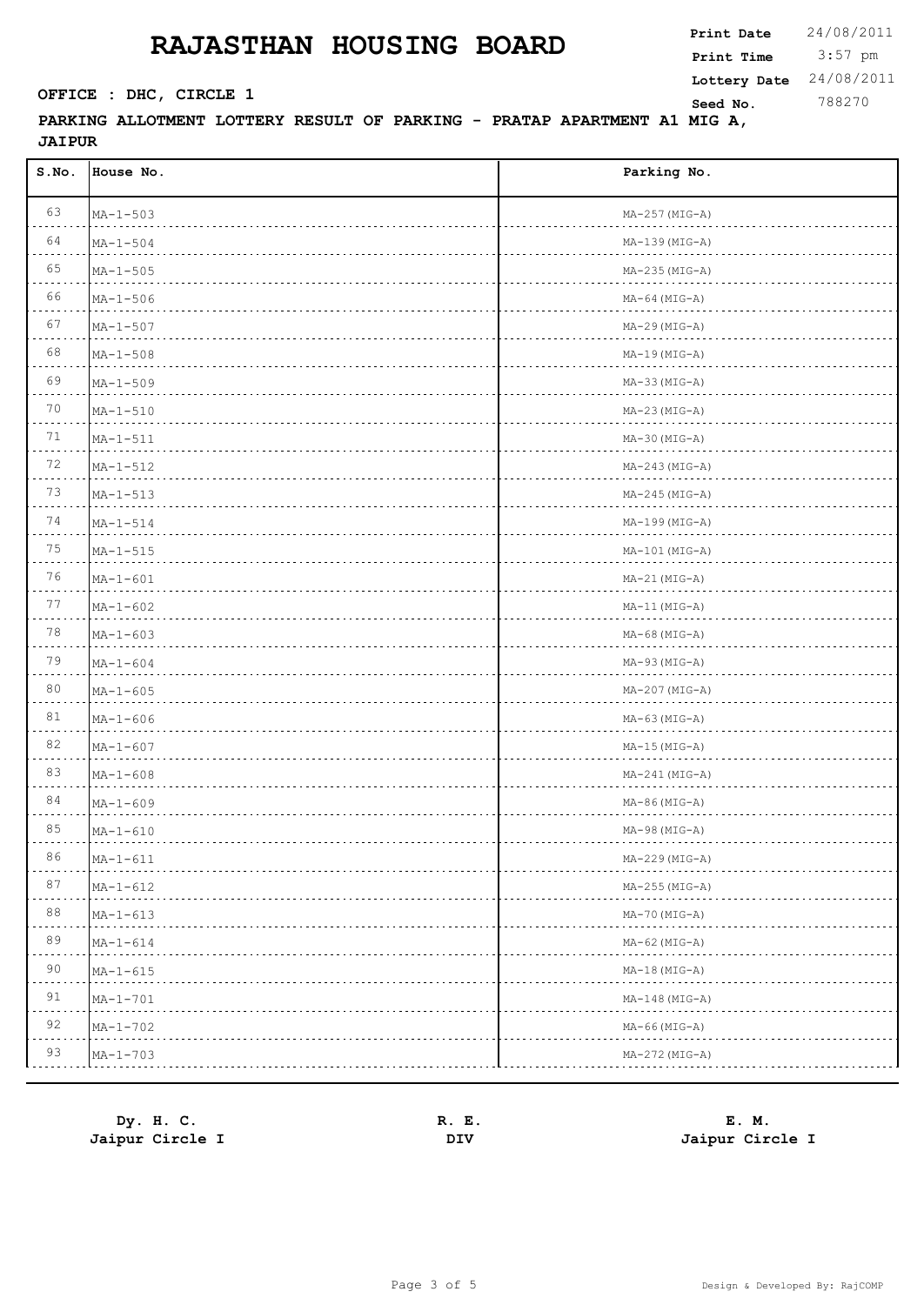3:57 pm **Print Date**  $24/08/2011$ **Print Time Seed No.** 788270 **OFFICE : DHC, CIRCLE 1 Lottery Date** 24/08/2011

| S.NO. | House No.      | Parking No.          |
|-------|----------------|----------------------|
| 94    | $MA - 1 - 704$ | $MA-65$ ( $MIG-A$ )  |
| 95    | $MA - 1 - 705$ | $MA-153(MIG-A)$      |
| 96    | $MA - 1 - 706$ | $MA-12(MIG-A)$       |
| 97    | $MA - 1 - 707$ | $MA-108(MIG-A)$      |
| 98    | $MA - 1 - 708$ | $MA-233(MIG-A)$      |
| 99    | $MA - 1 - 709$ | $MA-160(MIG-A)$      |
| 100   | $MA - 1 - 710$ | $MA-151 (MIG-A)$     |
| 101   | $MA - 1 - 711$ | $MA-152$ ( $MIG-A$ ) |
| 102   | $MA - 1 - 712$ | $MA-202$ ( $MIG-A$ ) |
| 103   | $MA - 1 - 713$ | $MA-107 (MIG-A)$     |
| 104   | $MA - 1 - 714$ | $MA-142$ ( $MIG-A$ ) |
| 105   | $MA - 1 - 715$ | $MA-26(MIG-A)$       |
| 106   | $MA - 1 - 801$ | $MA-61$ ( $MIG-A$ )  |
| 107   | $MA - 1 - 802$ | $MA-196(MIG-A)$      |
| 108   | $MA - 1 - 803$ | $MA-165(MIG-A)$      |
| 109   | $MA - 1 - 804$ | $MA-251$ ( $MIG-A$ ) |
| 110   | $MA - 1 - 805$ | $MA-105(MIG-A)$      |
| 111   | $MA - 1 - 806$ | $MA-234 (MIG-A)$     |
| 112   | $MA - 1 - 807$ | $MA-264 (MIG-A)$     |
| 113   | $MA - 1 - 808$ | $MA-92 (MIG-A)$      |
| 114   | $MA - 1 - 809$ | $MA-67$ (MIG-A)      |
| 115   | $MA - 1 - 810$ | $MA-25(MIG-A)$       |
| 116   | $MA - 1 - 811$ | MA-149 (MIG-A)       |
| 117   | $MA - 1 - 812$ | $MA-31$ (MIG-A)      |
| 118   | $MA - 1 - 813$ | $MA-157 (MIG-A)$     |
| 119   | $MA - 1 - 814$ | $MA-263(MIG-A)$      |
| 120   | $MA - 1 - 815$ | $MA-247 (MIG-A)$     |
| 121   | $MA - 1 - 901$ | $MA-109(MIG-A)$      |
| 122   | $MA - 1 - 902$ | $MA-94 (MIG-A)$      |
| 123   | $MA - 1 - 903$ | $MA-232$ ( $MIG-A$ ) |
| 124   | $MA - 1 - 904$ | $MA-242$ (MIG-A)     |

| Dy. H. C.       | Е.<br>R. | E. M.           |
|-----------------|----------|-----------------|
| Jaipur Circle I | DIV      | Jaipur Circle I |